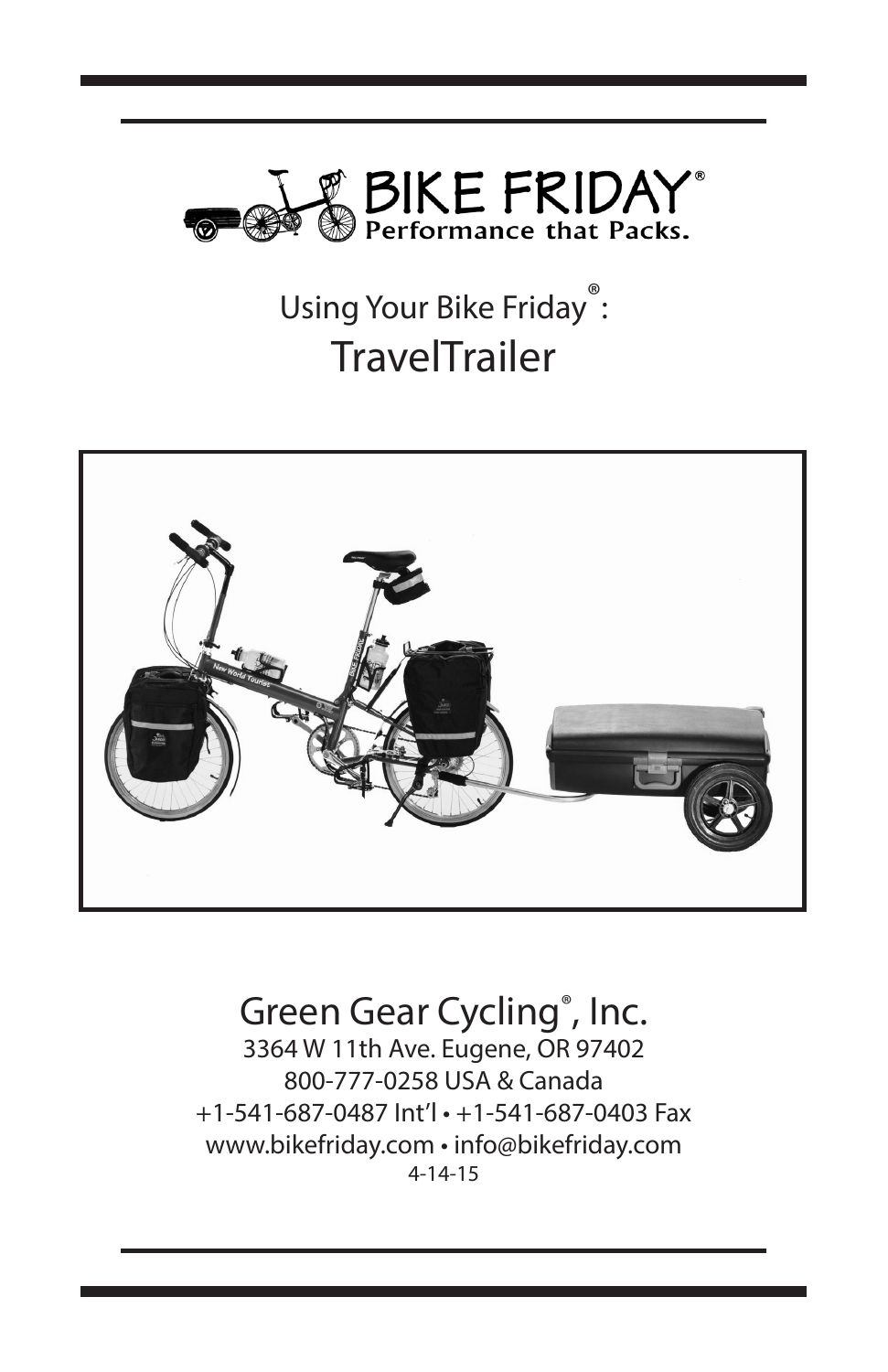### **Congratulations!**

You have just purchased the finest cycling accessories available today. Green Gear travel products have been carefully designed, constructed and refined for your personal travel needs. All of our goods are manufactured in our Eugene, Oregon factory by real cyclists who care about our products and our customers.

Please take your time reviewing this manual. You will find Green Gear Travel Systems to be simple and reliable for adventures the world over.

# **If You Need Help . . .**

If you need technical assistance with any Green Gear Cycling product or are unclear on the proper operation of your Bike Friday, please call us and a Service Technician will help you get back on the road. Our toll-free number in the US and Canada is **800-777- 0258**, international is **+1-541-687-0487**. Normal business hours are 8 a.m. to 5 p.m. Monday through Friday, and 9 a.m. to 4 p.m. Saturdays, Pacific Standard Time. You can also email service questions to **service@bikefriday.com**.

Because we understand the needs of world travelers, we offer 24 hour technical support in emergencies. If necessary, please call our regular number and our answering service can forward you a Service Technician on call.

# **Extra Accessories**

We also sell an extensive (and growing!) line of bicycle and travel accessories. Whether you are riding the local back roads or venturing into foreign lands we have the gear you need. Call us for info on spare tires & tubes, replacement parts, fenders, racks, bags, or other items to complete your Travel System.

# **More Information**

To check out our products, find other useful information, discover Bike Friday events and Yak with other Bike Friday owners on the bulletin board, go to our main web site at **www.bikefriday.com**. Or just call us at **800-777-0258**.

Blue skies and happy trails from the gang at Bike Friday.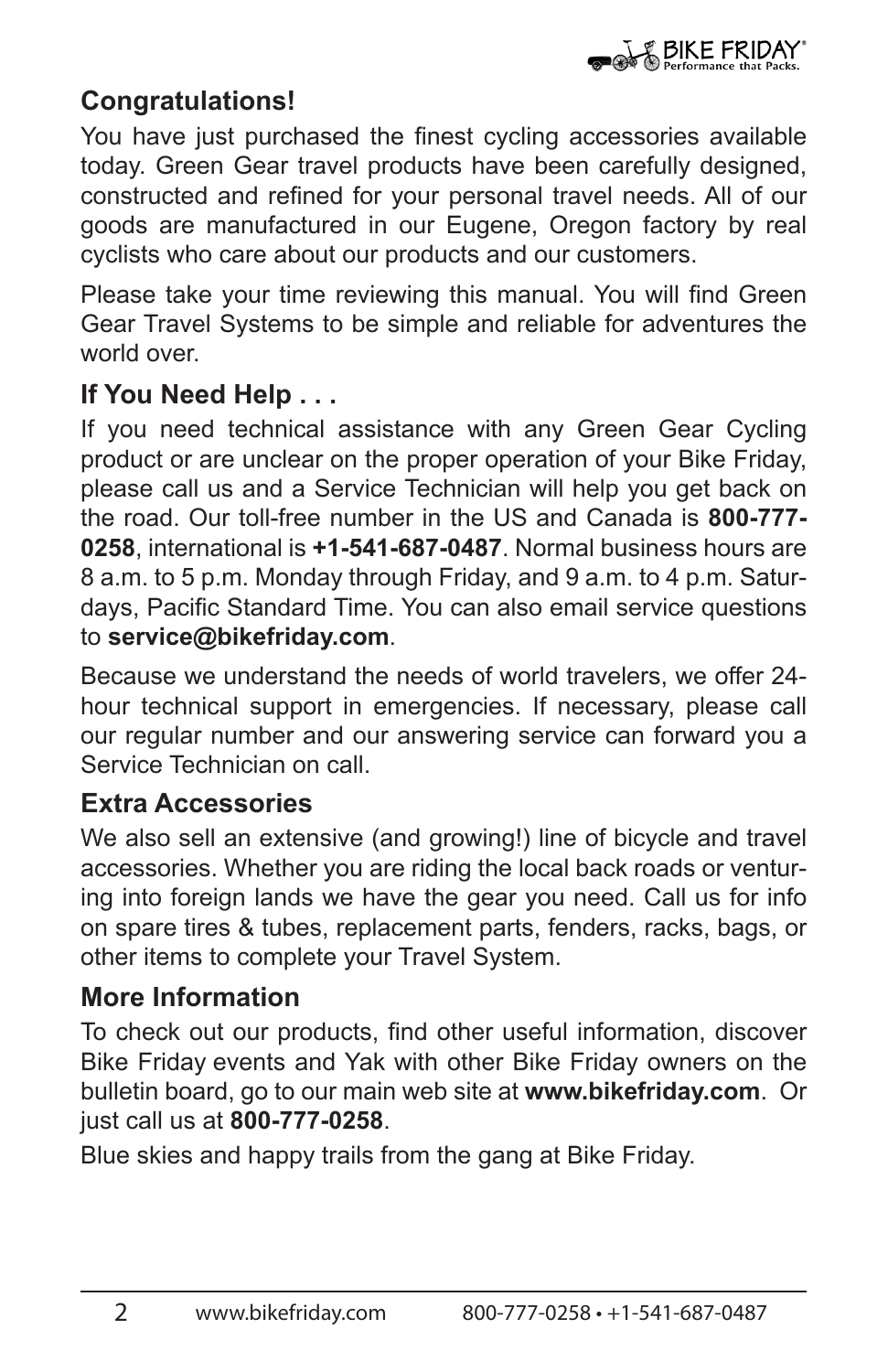# **Travel Trailer Assembly**



Your Trailer Parts:

If you purchased a TravelTrailer with your bike, you should have two trailer wheels and two yellow felt bags with the tongue and axle. The bottom of your TravelCase should have three holes drilled in it if you ordered the trailer with your bike. If you ordered the TravelTrailer system



**Fig 1. Trailer parts.**

separately, you will need to find the three dimple marks in the bottom of your case and drill them through with a  $\frac{1}{4}$ " drill. Please note the hole for the tongue (in contrast to the two holes for the wheel axle) is offset slightly. The reason for this is for the telescoping handle. There is a cable running down the center inside the aluminum tunnel; offsetting the bolt allows the bolt for the trailer to pass through the aluminum tunnel without striking the cable.

#### **Remove Thumb Nuts**

Remove the parts out of the felt bags and remove the thumb nuts and one of the washers from each of the three threaded bolts (leaving one washer over each stud post).

**Fig 2. Trailer thumb nuts.**



**Fig 3. Install trailer tongue.** 

#### **Install the Trailer Tongue**

Turn the TravelCase upside down (while closed). Slip the hollow end of the tongue over the end of the T-piece. Take the trailer tongue and insert its bolt through the corresponding hole on the travel case (through the aluminum tunnel). Note: The gentle curve in the tongue is located on the same side as the side latch.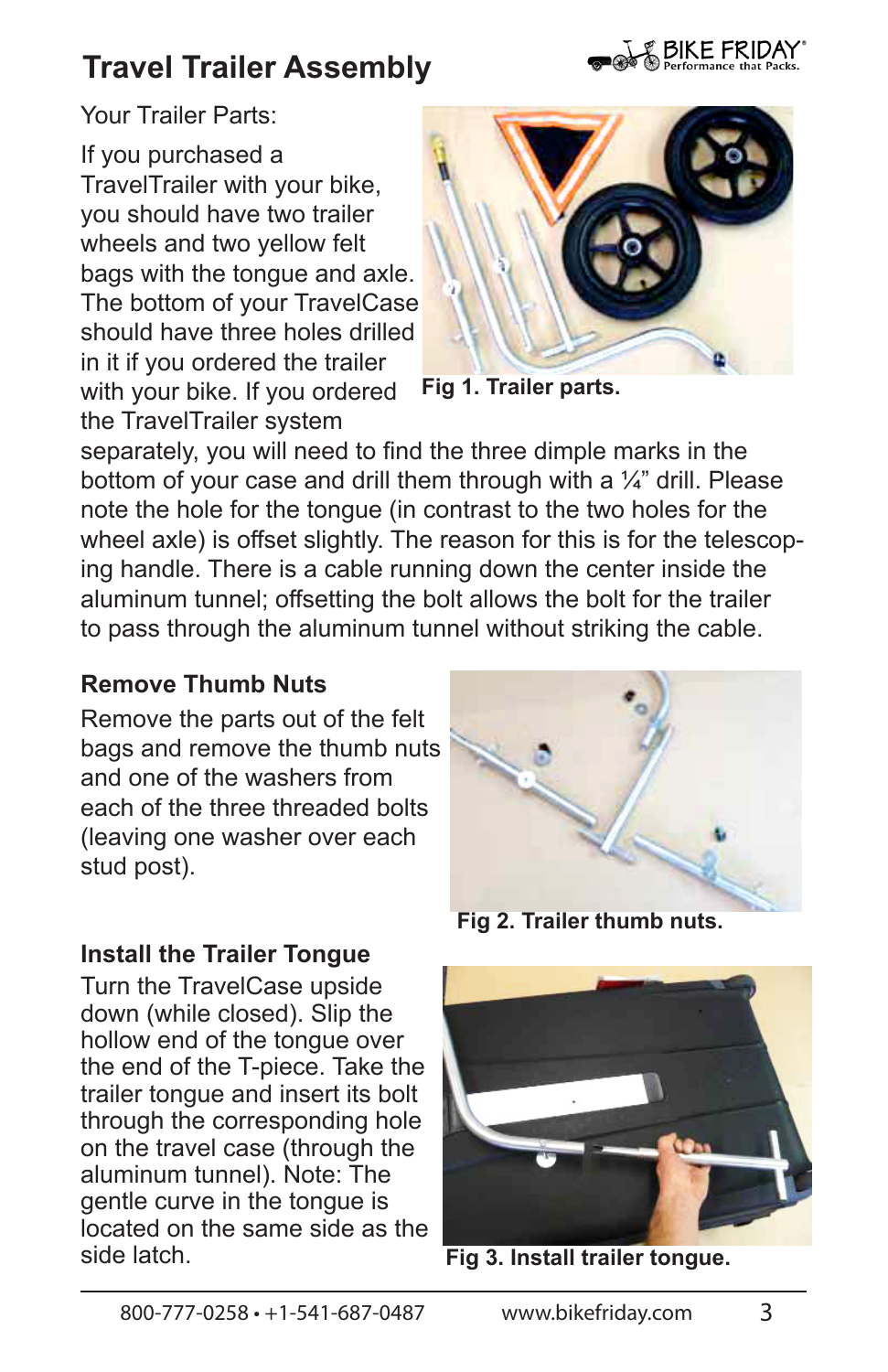

# **4. Attach Trailer Axle**

Connect the Axles Slip the open ends of the axles over the "T" of the T-piece. Each axle will have a threaded bolt with a thumb nut and a flat washer. Pass the threaded bolts through the holes on the case.



**Fig 4. Connect the axles.**

### **5. Add Thumb Nuts**

Carefully stand upthe case and open it. Inside the case, place one flat washer and one thumb nut over each threaded bolt and tighten them.



**Fig. 5 Thumb nuts.**

### **6. Wheel Axels**

Remove the clevis pin and bolt from the socket of each end of the axel



**Fig. 6 Axle bolts.**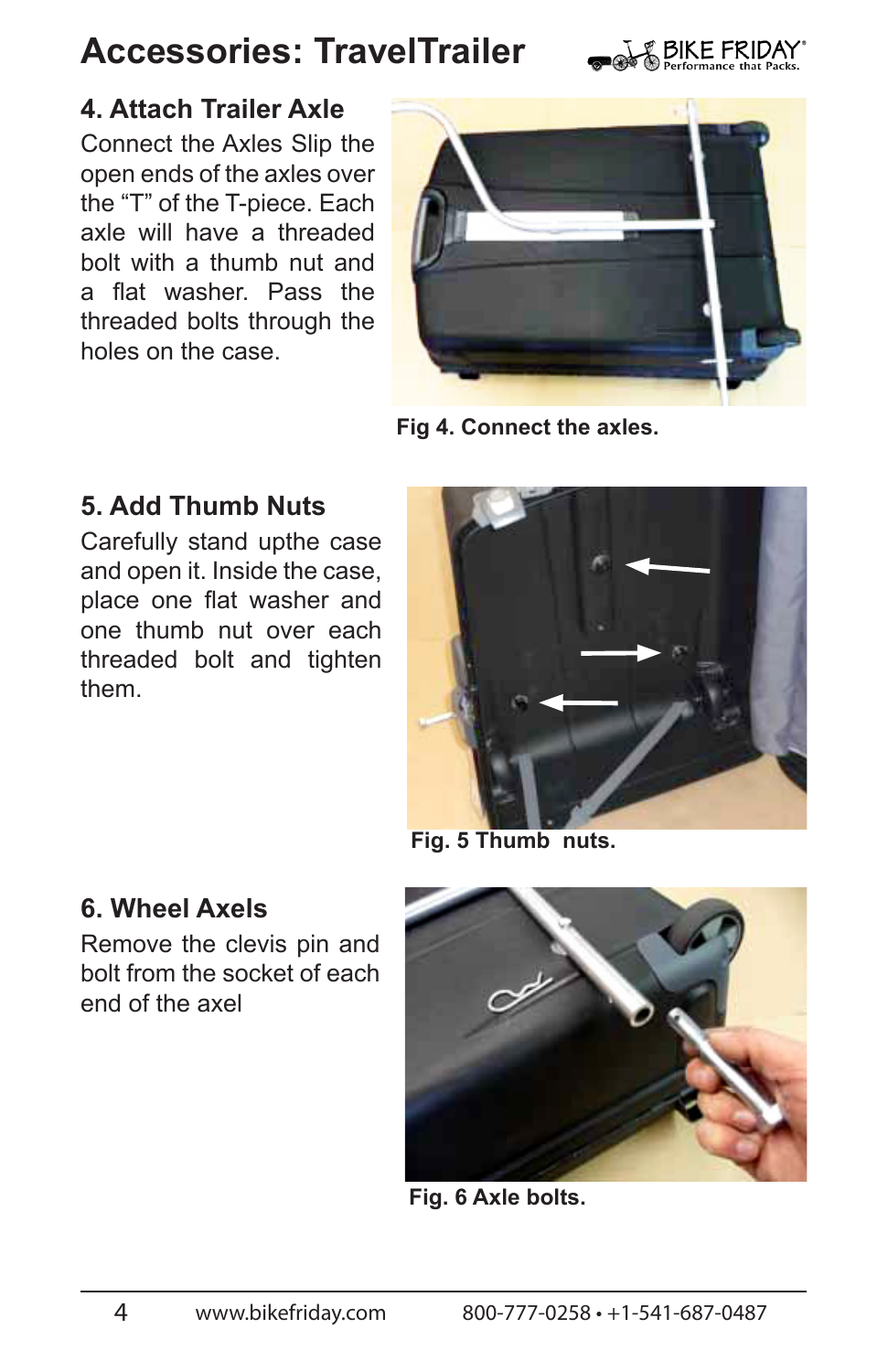

# **7. Install the Trailer Wheels**

Remove the trailer pin fromone axle. Insert the axle bolt through the recessed bearing side of the wheel. Once the bolt is in the wheel; the head of the bolt should be flush with the wheel, it should not stick out. If the bolt head sticks out, the wheel  **Fig. 7 Install trailer wheels.**needs to be flipped around to the other side.



# **8. Insert the Axle and Wheel into the T Piece.**

Note, both the T piece and the axle have a small hole in them, you will be lining up these holes and then placing the wheel pin through both holes.



**Fig. 8 Line up holes.**

### **9. Insert the Clevis Pin**

Insert the clevis pin through the hole in the axle to secure the wheel. If the clevis pin does not readily slide through the holes. try rotating the bolt 180 degrees to provide better alignment of the holes.



**Fig. 9 Insert the clevis pin.**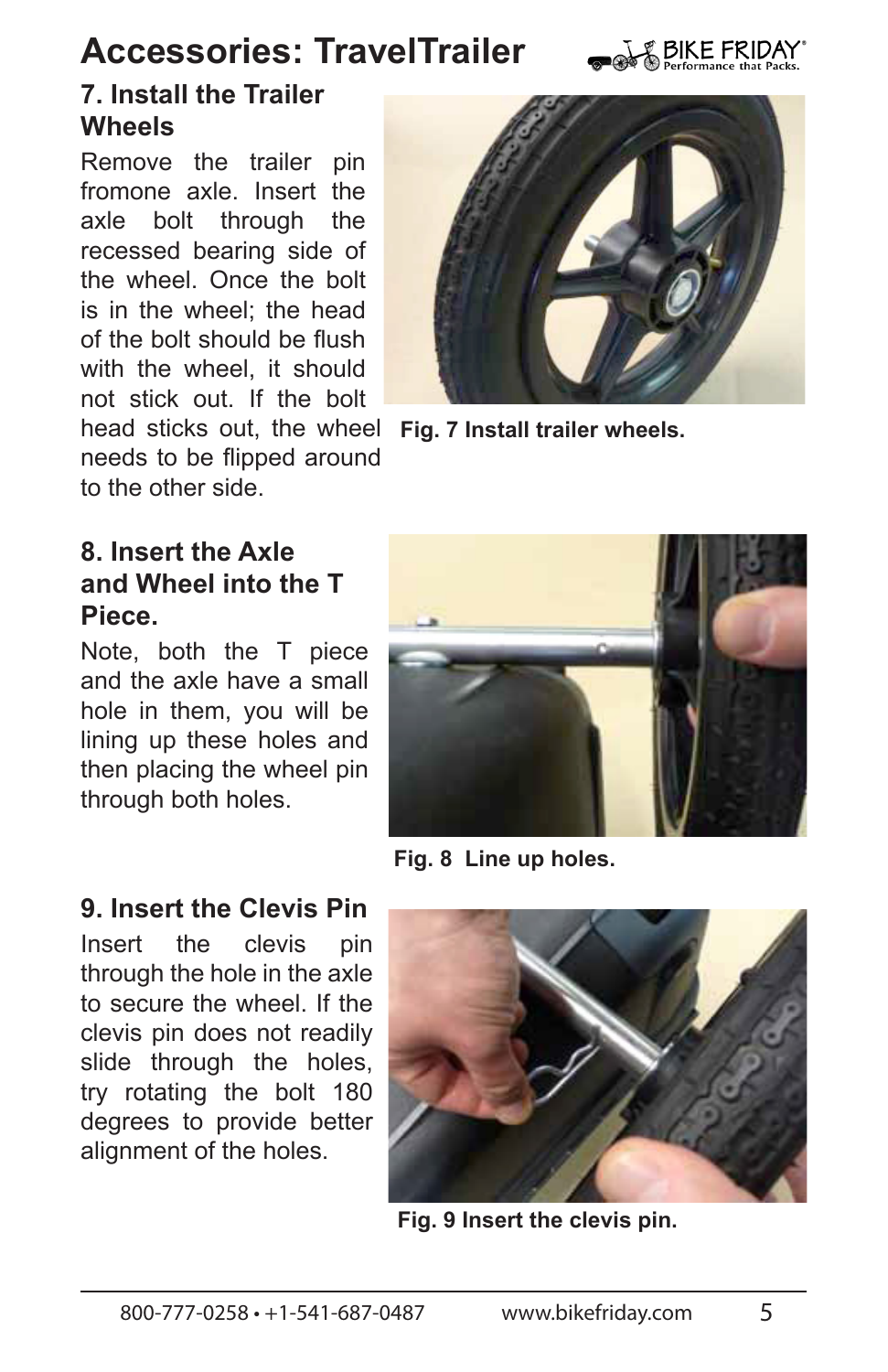

1Axle mount hitches

#### 12. Mount Other TravelCase (Tandem)

Lean the stacker unit back and remove the two thumb nuts and washers. Place the other TravelCase on the stacker so that the two threaded studs go into the axle holes in the case. On the inside of the case replace



Fig. 12 Lower TravelCase access.

the washers and thumb nuts and tighten securely. The photo also shows how you would access the lower case when touring. The upper case simply pivots back.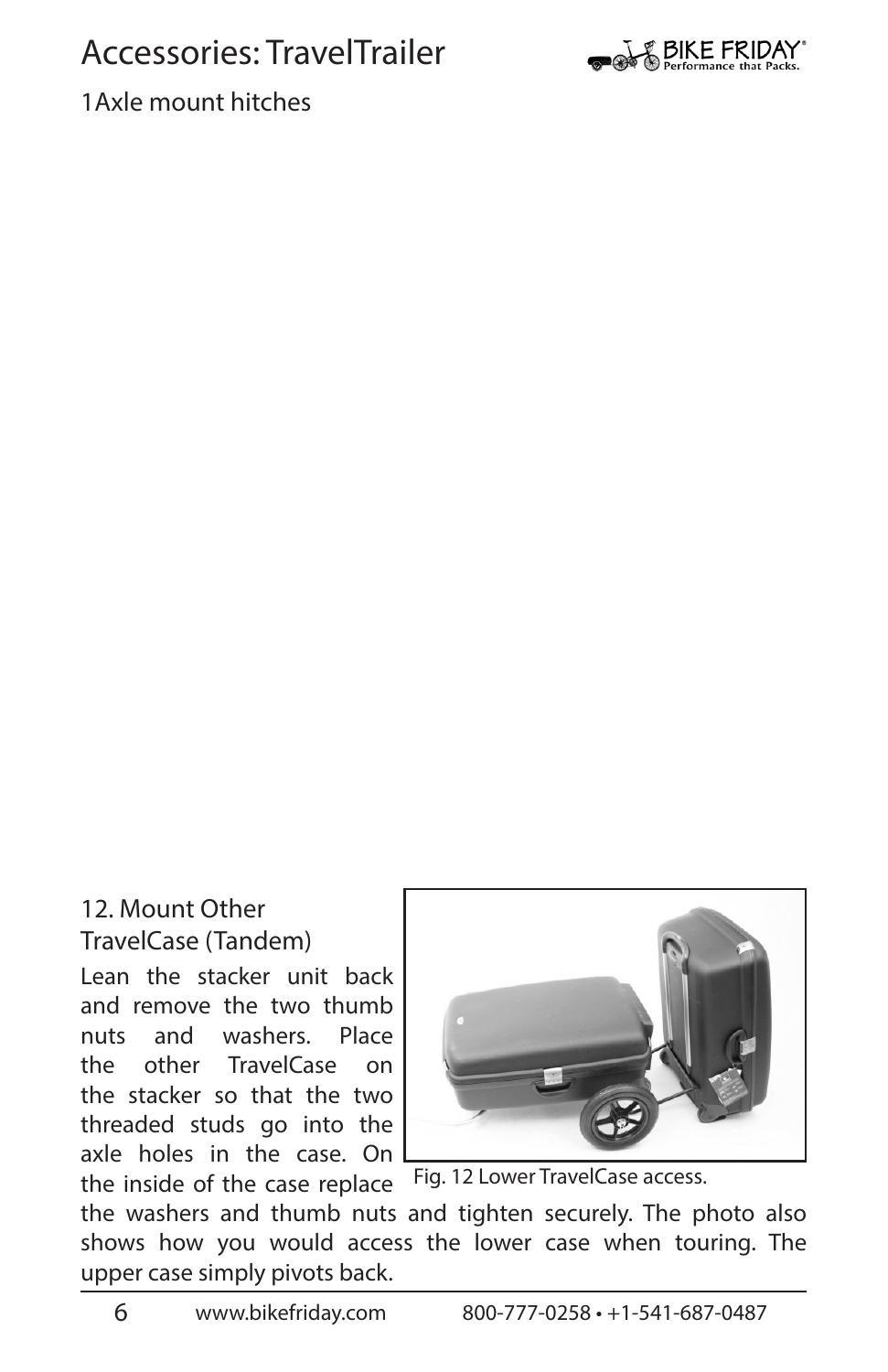

### 13. Stacker Strap (Tandem)

The supplied nylon strap holds the upper TravelCase in place. Slip the small loop over the trailer tongue and run the strap through the TravelCase pull handle.



Fig. 13 Stacker setup.

14. Connect Trailer Hitch To attach the trailer hitch to your frame, simply pull the knurled collar on the coupler back while you push the coupler over the nipple on the frame.



Fig. 14 Using your trailer hitch.

#### 15. Ready To Go!

When you release the knurled collar, the coupler should be secure and ready to go. If the knurled collar becomes stiff and does not spring closed, add some light lubricant such as TriFlow or WD-40 to the coupler.



Fig. 15 Trailer hitch connected.